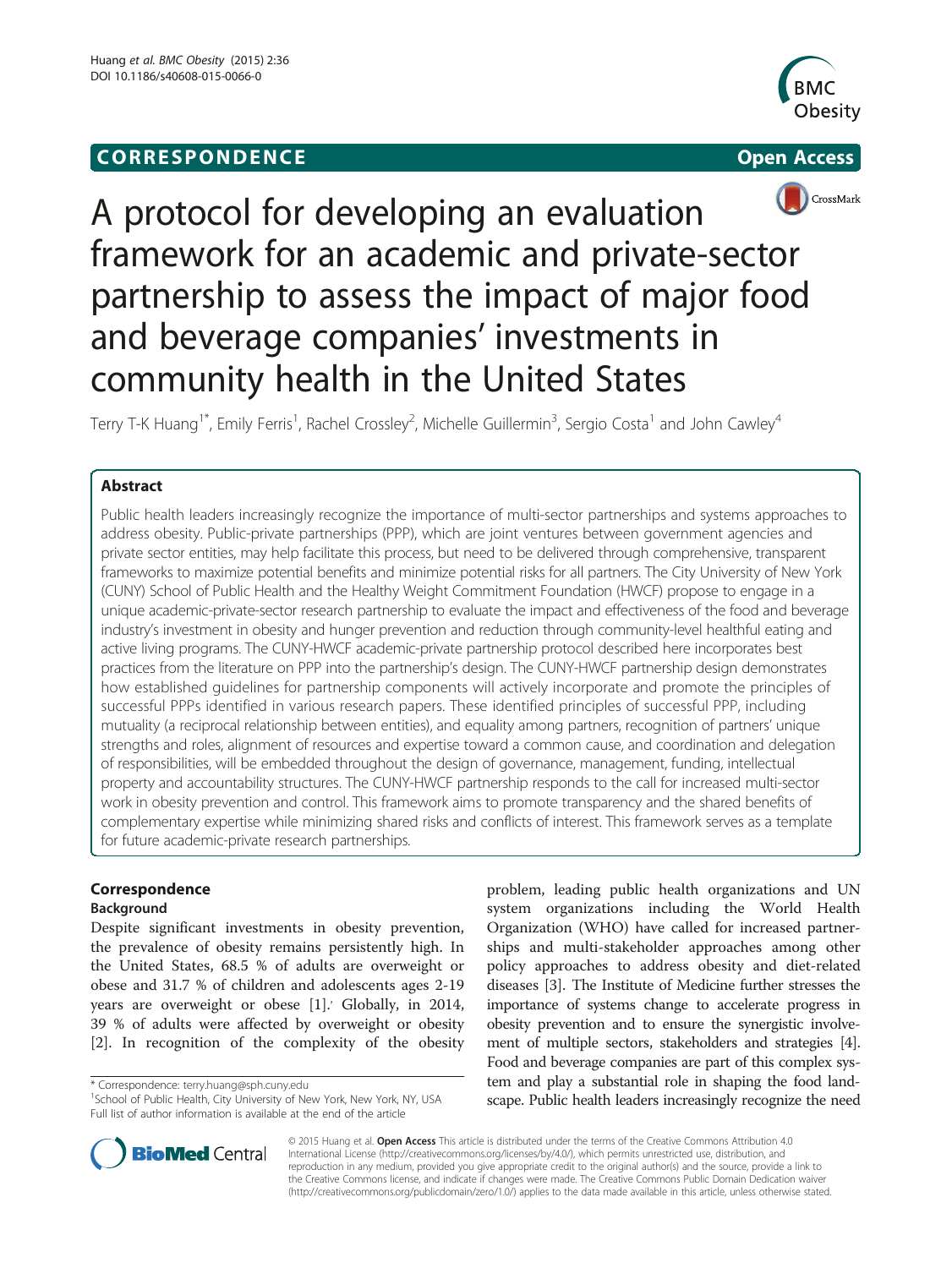to engage industry leadership and action to achieve a systems approach to obesity and food insecurity prevention, although best practices for engagement remain underdeveloped. The Obesity Society recently issued a position statement supporting and encouraging science-industry collaborations where transparency and scientific rigor are maintained [\[5](#page-6-0), [6](#page-6-0)]. A growing body of research, including a recent paper identifying 12 principles to building Public-Private Partnerships (PPPs), synthesizes and promotes the underlying principles or best practices of successful PPPs [[7](#page-6-0)–[10\]](#page-6-0).

Public-private partnership (PPP) refers to a diverse range of collaborations between private and public-sector entities with varying types of participants, governance, management, legal status, policy-setting, contributions and operations [\[11\]](#page-6-0). Objectives vary by partnerships and can include product development or distribution, strengthening direct services, research, policy development, or education [\[11](#page-6-0)]. Partnership between the scientific or academic sector and the food and beverage industry are a specific type of PPP and is the focus of this paper. Such partnership, if properly designed, can help facilitate a multi-stakeholder approach and contribute to achieving the goals of increasing the public's consumption of healthful foods and reducing food insecurity [\[7](#page-6-0)]. In addition, some companies, recognizing potential alignment between this work and business goals, are interested in playing a role in shifting social values towards health-promoting lifestyles. However, understanding the dimensions of a successful partnership and establishing principles and guidelines to ensure accountable partnerships are key to helping partners manage conflict and navigate challenges. A review of existing research on PPP guidelines and principles identified several congruent elements of successful partnerships including: mutuality and equality among partners; accountability and transparency; recognition of partners' unique strengths and roles; and alignment of joint assets to support a well-defined, common mission and objectives [\[7, 9](#page-6-0)]. To help ensure transparency and manage potential conflicts associated with PPP, partners can create comprehensive partnership protocols and written policies covering terms, outcomes, benefits, institutional processes, and guidelines for conflicts of interest [[7](#page-6-0), [8, 10\]](#page-6-0). To our knowledge, there have yet to be published case studies translating this research on successful principles of PPP into practice specifically for community-based interventions that support obesity prevention and healthy lifestyles.

# CUNY-HWCF research partnership

The City University of New York (CUNY) School of Public Health and the Healthy Weight Commitment Foundation (HWCF), a CEO-led coalition with over 275 member organizations, are engaging in a research partnership to assess the food and beverage industry's

investment in community-based healthful eating, active living and healthy weight initiatives [\[12\]](#page-6-0). HWCF was formed in 2009 to help food and beverage companies and other organizations with similar goals work together to address childhood obesity [\[12\]](#page-6-0). HWCF currently includes 17 corporate members and close to 300 associate members. Since its inception, HWCF has engaged in several domestic campaigns and PPPs, including a calorie-reduction pledge from member companies who removed 6.4 trillion calories from the marketplace and Together Counts, an initiative which provides families and schools with curriculum and tools to support active and healthy living [[12\]](#page-6-0). This research partnership follows these previous HWCF PPP.

Members of the Grocery Manufacturers Association (GMA), to which many HWCF members also belong, invested approximately \$100 million in food access, nutrition education and physical fitness programs from 2010–2013 and there is significant interest in evaluating the impact of this investment [[13](#page-6-0)]. The CUNY-HWCF partnership's evaluation will focus initially on the diverse obesity and food access programs within the United States undertaken by HWCF corporate members in the food and beverage sector.

CUNY and HWCF propose to engage in a unique research partnership which differs from both more traditional PPPs and academic-private collaborations. PPPs such as this one involving academic partners have some strengths relative to PPPs with typical public-sector partners. Privatesector partners may be more inclined to share data with academic partners than other types of public partners knowing the information will not be used against them in regulatory or judicial settings. In addition, academic partners can provide technical assistance and further partnerships' ability to generate new knowledge. The CUNY-HWCF research partnership also differs from previous academic-private collaborations. Whereas academic teams often independently evaluate private-sector partners or activities, in this research partnership the academic team will work more directly with companies through HWCF to develop an evaluation framework to assess the companies themselves. This interactive approach will help leverage the business and research expertise from each partner and will ensure that the output is both relevant and useful to the industry and public health community.

The partnership product will benchmark industry investment in and involvement with healthful eating and active living programs, with the goal of helping companies make smarter investments and create greater community health impact in the long run. In essence, the product will function as a monitoring system and the methodology, industry-level results and resulting public discourse constitute one form of industry accountability [\[14](#page-6-0)].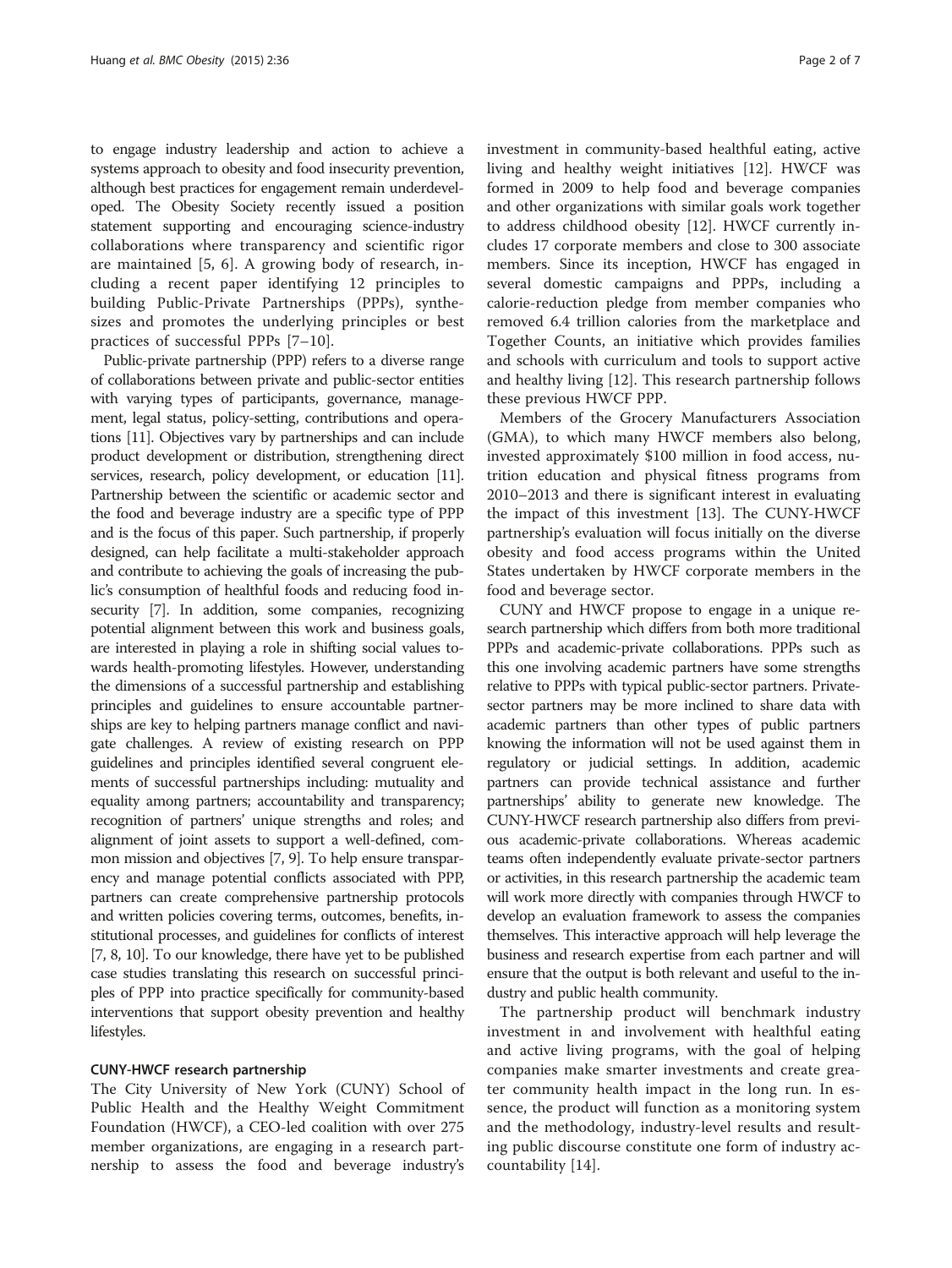In this paper, we describe the CUNY-HWCF research partnership protocol, building on the evolution of PPP in obesity prevention and control and the current call for increased multi-stakeholder approaches [\[3](#page-6-0), [4](#page-6-0)]. The protocol synthesizes previous research on principles for building successful PPP and then uses these principles as a set of best practices to inform the partnership's design and to maximize benefits and minimize risks. As interest in PPP in obesity prevention and control continues to grow and evolve, this study protocol can serve as a tool for future academic-private partnerships.

# Methods/Design

The research partnership design provides a framework for how the CUNY-HWCF initiative will function and builds on research on the principles of successful PPP, proposed best practices and lessons learned from PPPs [[7](#page-6-0)–[10](#page-6-0)]. The partnership also draws from existing benchmarking systems such as the Access to Nutrition Index and the Global Reporting Initiative [[15](#page-6-0), [16](#page-6-0)]. This project, however, differs from these established benchmarking systems as it focuses solely on evaluating community-level healthful eating and active living programs. Because each PPP has unique characteristics and objectives, this partnership framework incorporates specific, relevant elements from several articles addressing the principles of successful PPPs [\[7](#page-6-0)–[10](#page-6-0)]. The partnership design creates clear, comprehensive guidelines for different project elements including governance,

management, and accountability structures, in order to ensure transparency and manage potential conflicts of interest. The project structures are designed to build trust and goodwill among partners and promote elements of successful PPPs identified by previous research such as mutuality and equality, accountability and transparency, recognition of partners' unique strengths and roles, alignment of resources and expertise toward a common cause and coordination and delegation of responsibilities.

# Governance

An established, explicit governance structure recognizes each partner's unique roles and supports the coordination and delegation of responsibilities in research partnerships. A review of lessons learned from existing global public-private health partnerships identified effective, transparent governance as one strategy to improve PPP success and efficacy [\[8](#page-6-0)]. Clear governance structures are intended to help partners manage potential conflicts and maintain accountability. Governance structures may include outside organizations or groups to provide expertise and hold partners accountable to the agreed upon protocol.

In the context of the CUNY-HWCF research partnership, CUNY and HWCF have specific governance and leadership roles and an Independent Advisory Board (IAB) will provide additional guidance, as shown in Fig. 1. Using its research and evaluation expertise, CUNY will

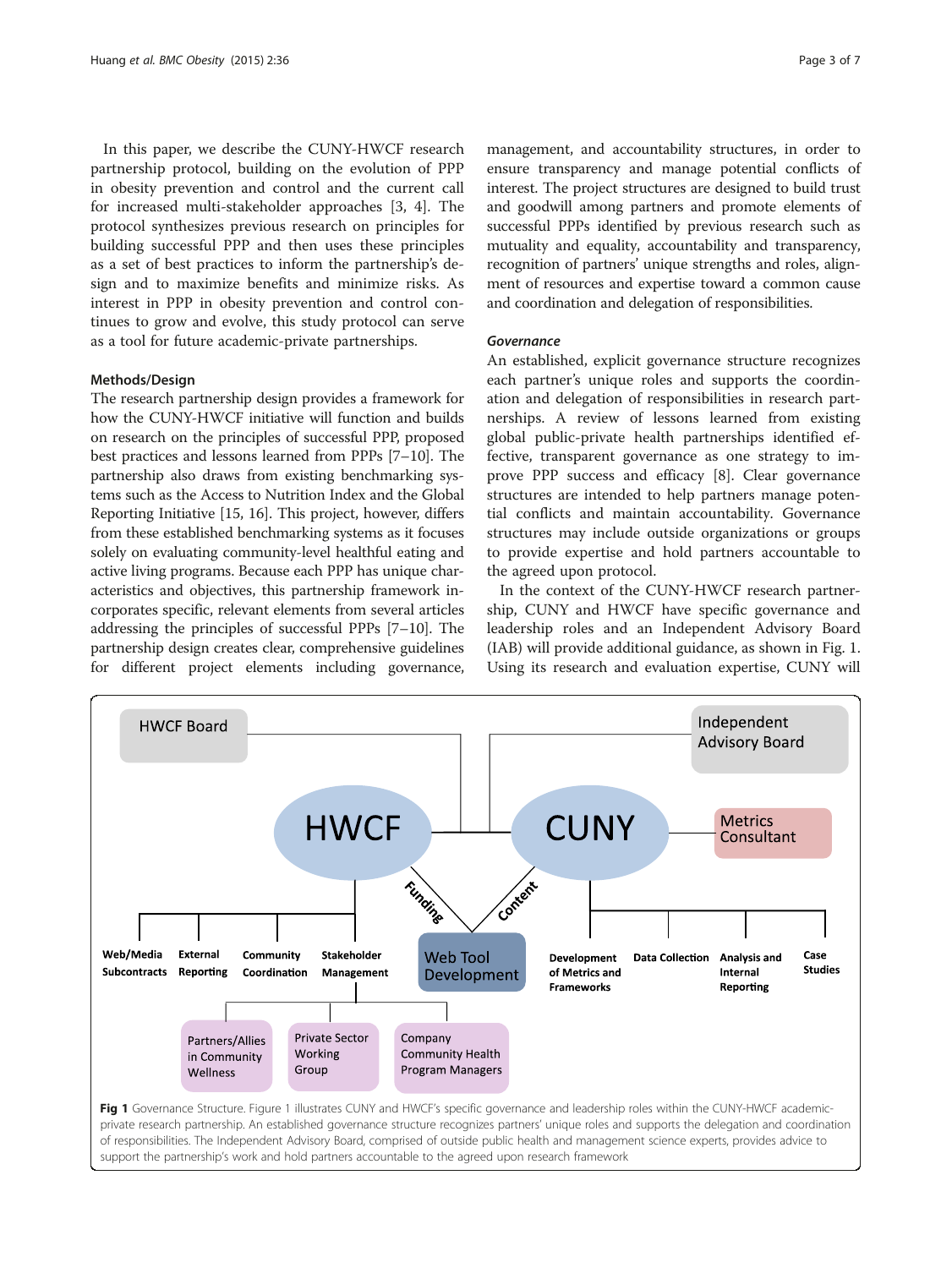develop metrics and evaluation frameworks, collect and analyze data, and develop case studies. HWCF will coordinate and work with participating companies through a private sector working group and through a group of company-level community health program managers. HWCF will also ally with organizations that share an interest in wellness and in benchmarking company's community investment and programming.

The IAB serves as an additional governance structure in the CUNY-HWCF partnership. With diverse public health and industry expertise, IAB members will provide advice and insights to enhance the partnership's work. By monitoring the partnership's progress, the board will also help hold partners accountable to the agreed upon research framework.

# Roles and responsibilities

Beyond governance structures, establishing clear, comprehensive roles and responsibilities for all partners is one of 12 proposed principles to developing effective PPP [[9\]](#page-6-0). Distinct roles and responsibilities recognize partners' unique strengths and areas of expertise, promote transparency and mitigate potential conflicts of interest. Clear guidelines within the partnership protocol further align partners' assets in support of their common goal and help build mutual trust and respect [[9\]](#page-6-0).

In keeping with this approach to roles and responsibilities, CUNY and HWCF's distinct roles in the partnership are based on their unique strengths and optimal alignment of joint resources. With research and evaluation expertise, CUNY will develop the research methodology and assessment tools. The research methodology will include three components: an inventory framework; an evaluation framework; and a community-level assessment. An inventory framework will catalogue the different types and components of industry investment in community-based healthful eating and active living initiatives. An evaluation framework will assess the management, quality and impact of programming at the company and program levels. The CUNY team will develop a unique evaluation framework for this project, but will draw from existing evaluation frameworks and industry benchmarking systems such as the Collective Impact Model and the London Benchmarking Group [[17, 18\]](#page-6-0). CUNY will also develop a community-level impact assessment to evaluate a subset of company programs in order to capture industry investment at this level and will share relevant results with each sampled community. In addition to developing the evaluation framework, CUNY will analyze all collected data to understand the quality and impact of the industry's investment and create confidential scorecards for each participating company to communicate the evaluation findings. Using its industry expertise, HWCF will contribute to the design of the inventory and evaluation frameworks to ensure their relevance and usefulness to the industry. HWCF member companies may provide input during the design process, but HWCF and CUNY will be responsible for the final design. In addition, HWCF will oversee communication and coordination between the research partner and participating companies. HWCF will communicate to the participating companies a "best practices" document based upon the evaluation framework. HWCF will coordinate participating companies and publicly issue aggregate industry reports to share key findings with interested and affected stakeholders including community leaders, non-governmental organizations and the media. The aggregate industry reports will include quantitative data analysis by the CUNY team, as well as qualitative case studies curated jointly by the CUNY and HWCF communications teams. Such reports will include findings on strengths as well as weaknesses in current activities, and opportunities for improvement.

# Funding flows

Understanding and disclosing funding flows is an important component of PPPs. Disclosure helps ensure transparent financial relationships. The design of funding structures may also help mitigate potential conflicts of interests.

The funding structure of the CUNY-HWCF project seeks to minimize potential risks of PPPs. Most significantly, HWCF functions as a holding entity of funds from multiple private sources. The pooled funds will be subcontracted to various research partners for technical assistance. Because of this structure, no single contributor of funds will dominate the decision-making process.

# Intellectual property and communication of data

As academic-research partnerships intend to generate new ideas and data, intellectual property and data communication protocols will be developed early on. This further ensures that partners understand their distinct roles and contributions to the project and the additional transparency helps mitigate potential risks.

HWCF and CUNY will share intellectual property rights over the project's data. The partnership will only report on data based on pre-established frameworks. Companies will have access to their own data, but company reports of findings or data analysis will need to use and reference the research framework, to ensure consistency with reports from the CUNY-HWCF partnership. HWCF and CUNY will co-brand and co-author communication of data, as appropriate.

### Accountability

Research on PPP has also identified the importance of explicitly addressing accountability mechanisms [\[8](#page-6-0)]. This further establishes trust and mutuality among partners and increases project credibility by holding partners to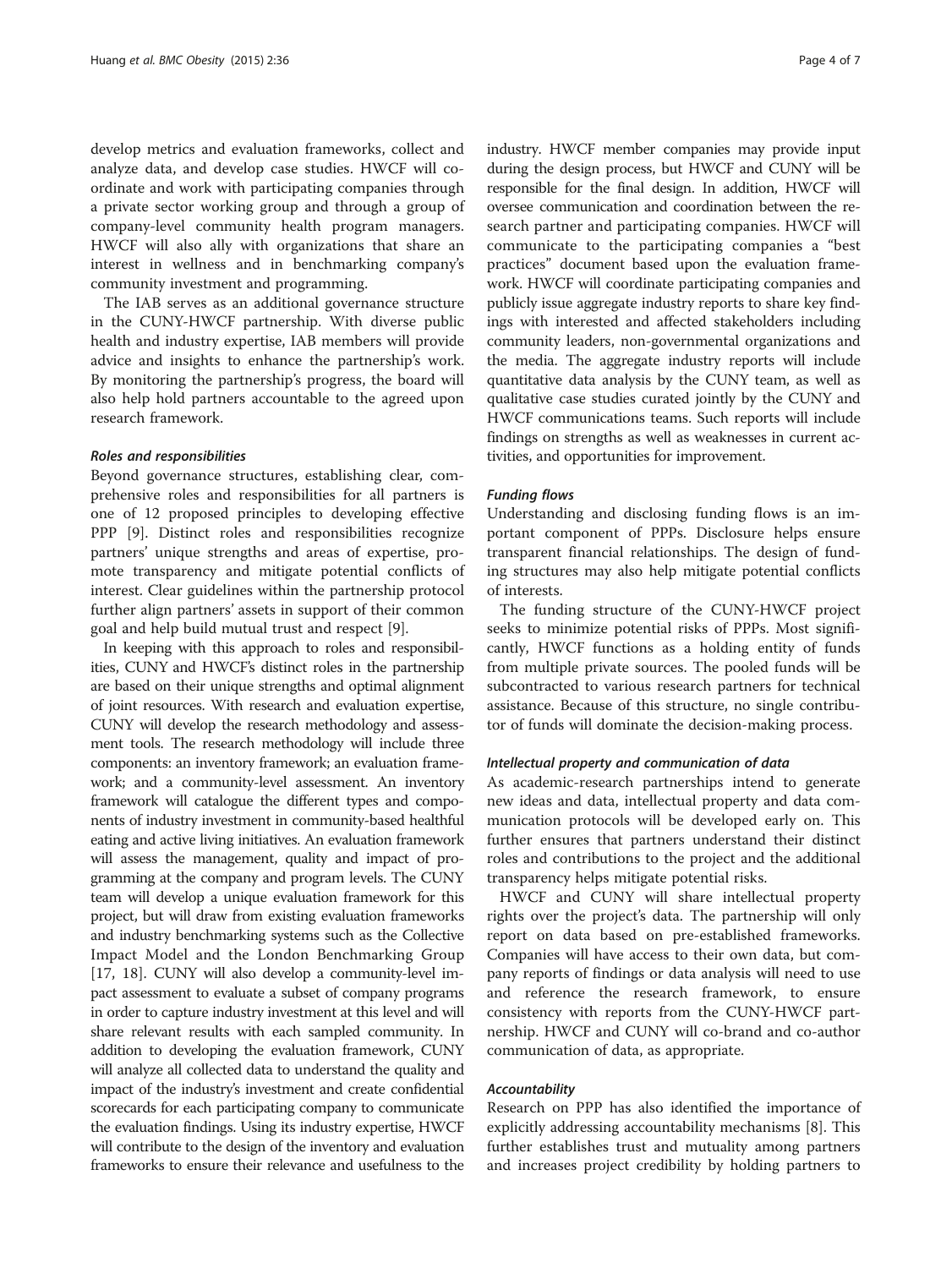their agreed upon roles. Accountability structures address how partners will hold each other accountable as well as how partnerships will be held accountable to other stakeholders and outside organizations. Accountability mechanisms also provide guidelines for addressing potential conflicts.

The CUNY-HWCF partnership includes several structural mechanisms and established guidelines which hold all partners accountable to their roles and responsibilities. Partner accountability mechanisms include pre-set milestones to keep partners on track and to support partner's established roles and responsibilities. Regular stakeholder consultations help ensure that the frameworks and end products will be relevant and useful.

The IAB will provide feedback and guidance to improve the partnership products and will help hold members responsible to the agreed research framework. The IAB will also mitigate potential limitations of the partnership's reliance on mutual accountability. Effectively assessing their own performance, governance or accountability mechanisms may be challenging for partnerships which rely heavily on mutual accountability [\[19](#page-6-0)]. Independent groups, such as the IAB, may be able to better monitor or critique a partnership in an unbiased and productive manner.

The CUNY-HWCF partnership framework includes some guidelines to address potential conflicts. Should one party misrepresent the results, the other party can publicly and contractually dissolve the partnership and dissociate itself from any communication by which the misrepresentation is made. If any user directly or indirectly associated with either partnership entity misrepresents the results, the partners agree to persuade the user to retract or rectify the misrepresentation or in the case of refusal, to publicly correct such misrepresentation.

In addition to taking the account and holding the account, an established four-step accountability framework includes two other important dimensions of accountability: sharing the account and responding to the account [\[19](#page-6-0)]. Sharing the account fosters transparency and dialogue among stakeholders [\[19\]](#page-6-0). This research partnership framework serves as an initial communication to share accountability expectations and initiate dialogue among stakeholders regarding the CUNY-HWCF partnership. The partnership will also provide a publicly available industry-level report of the assessment's findings (both positive and negative) to further share evidence and actively engage the media, impacted communities and other interested stakeholders.

Responding to the account ensures that partnerships monitor and improve performance and accountability mechanisms [[19](#page-6-0)]. The CUNY research team is actively engaged in ongoing dialogue with HWCF as well as CEOs and representatives of participating companies.

One of the by-products of this partnership is the opening of a forum where new ideas are being shared, in hopes of broadening the willingness, interest, and knowledge base among all parties with regard to PPPs in the field of nutrition and obesity. In addition, the IAB will provide the CUNY-HWCF partnership with feedback to help monitor performance and, if needed, will help strengthen accountability structures. In addition, the industry score cards will help companies monitor their progress and identify ways to improve their performance in obesity prevention and food access work.

# **Discussion**

Due to the complexity of the obesity problem facing the U.S. and many other countries, and the growing call for multi-sectoral partnerships, PPPs, including academicresearch partnerships, are likely to be increasingly important vehicles to address obesity. This academicprivate partnership protocol seeks to incorporate the existing research on successful PPPs into a practical framework to guide the CUNY-HWCF partnership and future academic-private partnerships. The design of the partnership's governance and accountability structures demonstrates how the CUNY-HWCF partnership will incorporate the principles of effective PPP identified in existing research [\[7](#page-6-0)–[10\]](#page-6-0).

Balancing industry and public health interests is an important component of a research partnership. Open communication and transparent project development can help identify where industry and public health priorities overlap and diverge [\[7](#page-6-0)]. Identifying anticipated benefits may result in the alignment of resources towards common goals, while identifying potential risks furthers transparency and mitigates potential conflicts.

# Shared benefits

The CUNY-HWCF research partnership includes several shared benefits for both partners. Many PPPs benefit from complementary expertise and pairing human resources capacity [\[8](#page-6-0)]. The resources and assets provided by both partners will further their common goals. The academic team's evaluation, research and public health expertise combined with HWCF's industry knowledge and support will lead to a highly translatable, practical product. This product will guide industry investment in programs addressing healthful eating and active living and maximize the investment's impact. The evaluation process further seeks to foster a culture of inquiry and inspire companies to share knowledge and lessons learned with each other and other interested stakeholders. By establishing common metrics and evaluating the actual impact of company's healthful eating and active living strategies and programs, the research partnership has the ability to develop evidence-based solutions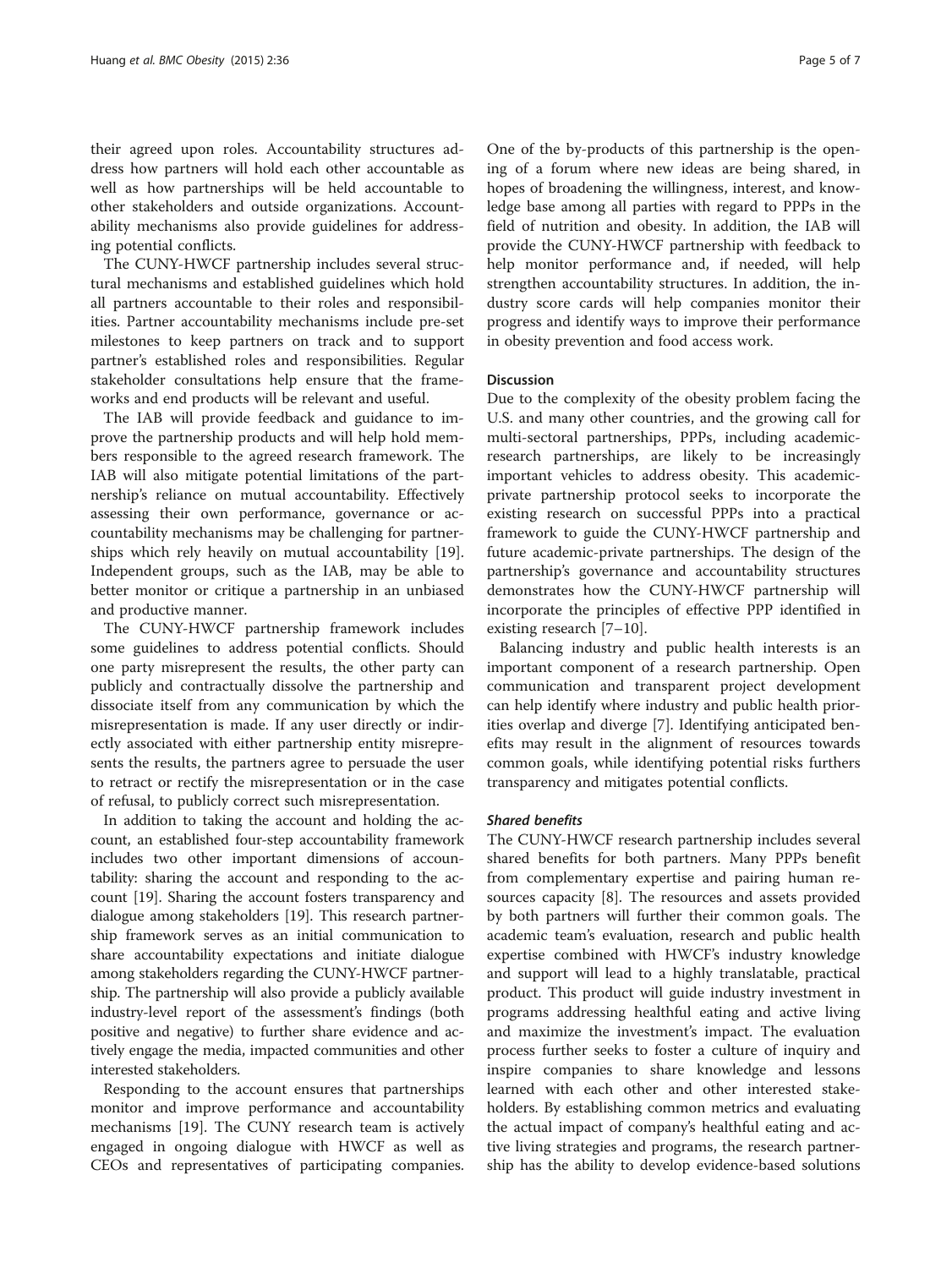and potentially transform industry's engagement with obesity prevention and control. This research partnership model will create a new platform for PPPs to create social good.

Potential benefits could extend beyond the research partnership. The project's methodology may complement the Access to Nutrition Index (ATNI) which ranks and assesses global manufacturers on nutrition-related commitments, practices and disclosure [\[15\]](#page-6-0). Engaging allied organizations with similar goals could lead to the additional benefit of connecting the research partnership to a larger movement. The research partnership's process and product contributes to the broader thinking around corporate social responsibility and investment in obesity prevention and control.

# Shared risks and potential conflicts of interest

The CUNY-HWCF partnership also includes shared and individual risks for partners. The framework seeks to minimize these risks and potential conflicts of interest through establishing clear, transparent guidelines.

The complexity of the project poses one shared risk. Evaluating the industry's investment may require a greater volume of information and a different set of analytic tools than anticipated. The evaluation will use a staged approach, collecting data at different levels. This will include an inventory of general information and a more detailed evaluative approach at the company, program and single-community levels.

Provision of data may present an additional shared risk. With the development of an inventory tool, the research partner may need to provide technical assistance or one-on-one consultation with company representatives if they encounter data entry challenges. Company data may exist in different formats, adding another layer of complexity. Acknowledging the limitations of selfreported data and the potential for misreporting, under reporting or over reporting, data quality is a potential concern. False or whitewashed data would reduce the credibility and effectiveness of the product, creating a risk for both partners. Companies' voluntary participation and interest in maximizing their investments' effectiveness should mitigate this potential risk. A random audit will be conducted for a subset of companies that will further protect against this risk.

The sustainability of funding may also pose a potential risk to the partnership. It may be challenging to articulate the relevance and the importance of the output of this work to companies to maintain their continued support.

The undue impact of corporate influence on study design and outcomes could pose as a conflict of interest and negatively affect the project's credibility. To increase transparency and mitigate this potential risk, the

research partnership framework provides specific guidelines for how HWCF and participating companies will contribute to and influence the partnership's process and product. There will be regular consultations with companies so the leadership and staff both understand what is being proposed and why. Both CUNY and HWCF will help companies understand the value of ensuring rigor, integrity, and credibility in the scientific process. In addition, explicit funding and governance structures, public disclosure of research frameworks and findings, and shared credit and responsibility over publications all serve to mitigate the risk of conflicts of interest. The publication of the current protocol also affirms both HWCF and CUNY's joint acknowledgement and ownership of this risk, serving to further incentivize both partners to work within the agreed upon framework.

The IAB will mitigate the risk of corporate influence or conflicts of interest on the project's credibility by monitoring for evidence of undue corporate influence or emerging conflicts of interest throughout the partnership's duration. Board members will represent specific stakeholder groups and provide diverse perspectives and critiques. IAB members will review partnership frameworks and methodologies and ensure adherence to good practices throughout the process.

# Conclusion

The CUNY-HWCF research partnership responds to the need for multi-sector approaches to address the complexity of the obesity problem. By drawing from existing research on principles of successful PPP and proposed PPP best practices, the research partnership framework plans to maximize partnership benefits while minimizing any potential risks. Explicit funding and governance structures as well as clearly defined roles and responsibilities will mitigate potential conflicts of interest. Mutuality and equality will be developed through an understanding of how partners' unique assets and expertise will complement each other and further their shared goals. The agreed upon roles and responsibilities will further support the coordination and delegation of responsibilities. The research partnership framework seeks to make the process transparent and will facilitate the partnership's work. In addition, the protocol established here may serve as a useful tool for future academic-private PPPs.

Through the CUNY-HWCF research partnership, we seek to learn a great deal about industry's investment in obesity and hunger prevention and reduction in the United States. We may learn more about the distribution of funds, the types of programs being implemented, and how approaches differ across companies. In addition, we may learn to what extent this work will